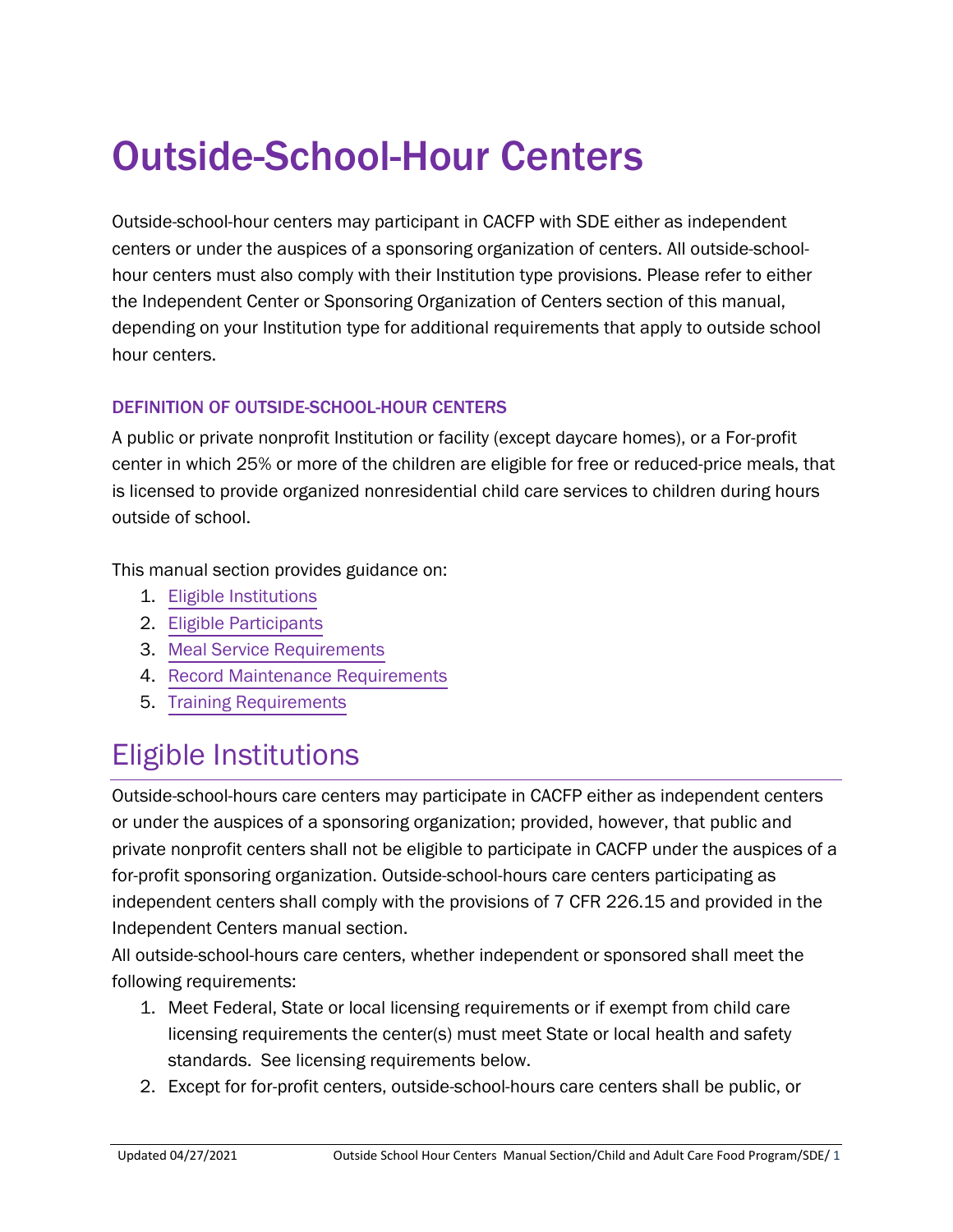have tax-exempt status under the Internal Revenue Code of 1986.

- <span id="page-1-0"></span>3. Nonresidential public or private nonprofit schools which provide organized child care programs for school children may participate in CACFP as outside-school-hours care centers if:
	- a) Children participate in a regularly scheduled program that meets the criteria for licensing or Health and Safety Standards. CACFP is organized for the purpose of providing services to children and is distinct from any extracurricular programs organized primarily for scholastic, cultural, or athletic purposes; and
	- b) Separate CACFP records are maintained.

#### LICENSING REQUIREMENTS

In accordance with 7 CFR 226.6(d)(1), if Federal, State or local licensing is not otherwise required, outside-school-hours care centers must meet State or local health and safety standards. Meeting these standards will remain a precondition for any outside-school-hours care center's eligibility for CACFP nutrition benefits.

Institutions that are exempt from state licensing must submit a copy of their most current Health Department Inspection and Fire Department Safety Inspection to SDE. To be current the inspections must occur annually in Idaho. Each inspection must be attached in the Institution's application packet in MyIdahoCNP on the site checklist.

In cases where Federal, State or local licensing is required, outside-school-hours care centers that are complying with applicable procedures to renew licensing or approval may participate in CACFP during the renewal process, unless SDE has information that indicates the renewal will be denied.

### Eligible Participants

#### CHILDREN:

- 1. Children age 12 and under;
- 2. Children age 15 and under who are children of migrant workers; and
- 3. Children of any age with disabilities as defined in the Acronyms and Definitions section of this manual.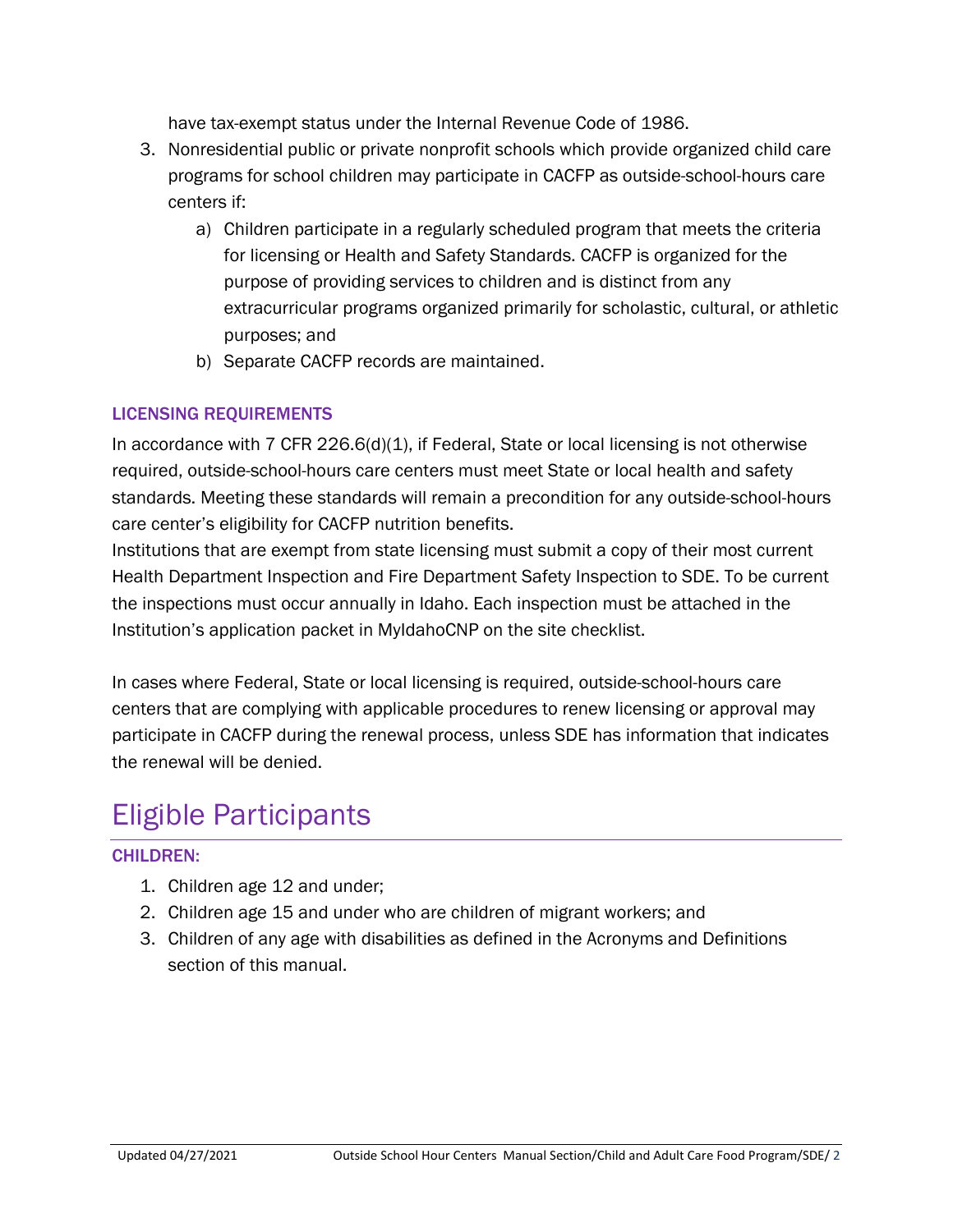## <span id="page-2-0"></span>Meal Service Requirements

Each meal service must be supervised by an adequate number of operational personnel who have been trained in CACFP requirements. Operational personnel must ensure that:

- 1. Meals are served only to children and to adults who perform necessary food service labor;
- 2. Meals served to children meet the meal pattern requirements specified in 7 CFR 226.20;
- 3. Meals served are consumed on the premises of the centers;
- 4. Accurate records are maintained; and
- 5. The number of meals prepared or ordered is promptly adjusted on the basis of participation trends.

### FOOD SERVICE VENDOR CONTRACT

An outside-school-hour care center may utilize existing school food service facilities or obtain meals from a school food service facility. The outside-school-hour center must have a written food service contract between the outside-school-hours care center and the school. The center shall maintain responsibility for all CACFP requirements. For more information on food service contracts please see the Food Service Contract section of this manual.

### REIMBURSABLE MEALS AND SNACKS

Outside-school-hours care centers shall be eligible to serve one or more of the following meal types: breakfasts, snacks and suppers. In addition, outside-school-hours care centers shall be eligible to serve lunches to enrolled children during periods of school vacation, including weekends and holidays, and to children attending schools which do not offer a lunch program. Notwithstanding the eligibility of outside-school-hours care centers to serve CACFP meals to children on school vacation, including holidays and weekends, such centers shall not operate under CACFP on weekends only.

Each outside-school-hours care center participating in CACFP shall claim only the meal types specified in its approved site application in MyIdahoCNP and served in compliance with the meal pattern requirements of 7 CFR 226.20. Reimbursement may not be claimed for more than two meals and one snack provided daily to each child or for meals served to children at any one time in excess of authorized capacity. For-profit centers may not claim reimbursement for meals served to children in any month in which less than 25 percent of the children in care (enrolled or licensed capacity, whichever is less) were eligible for free or reduced-price meals nor were title XX beneficiaries.